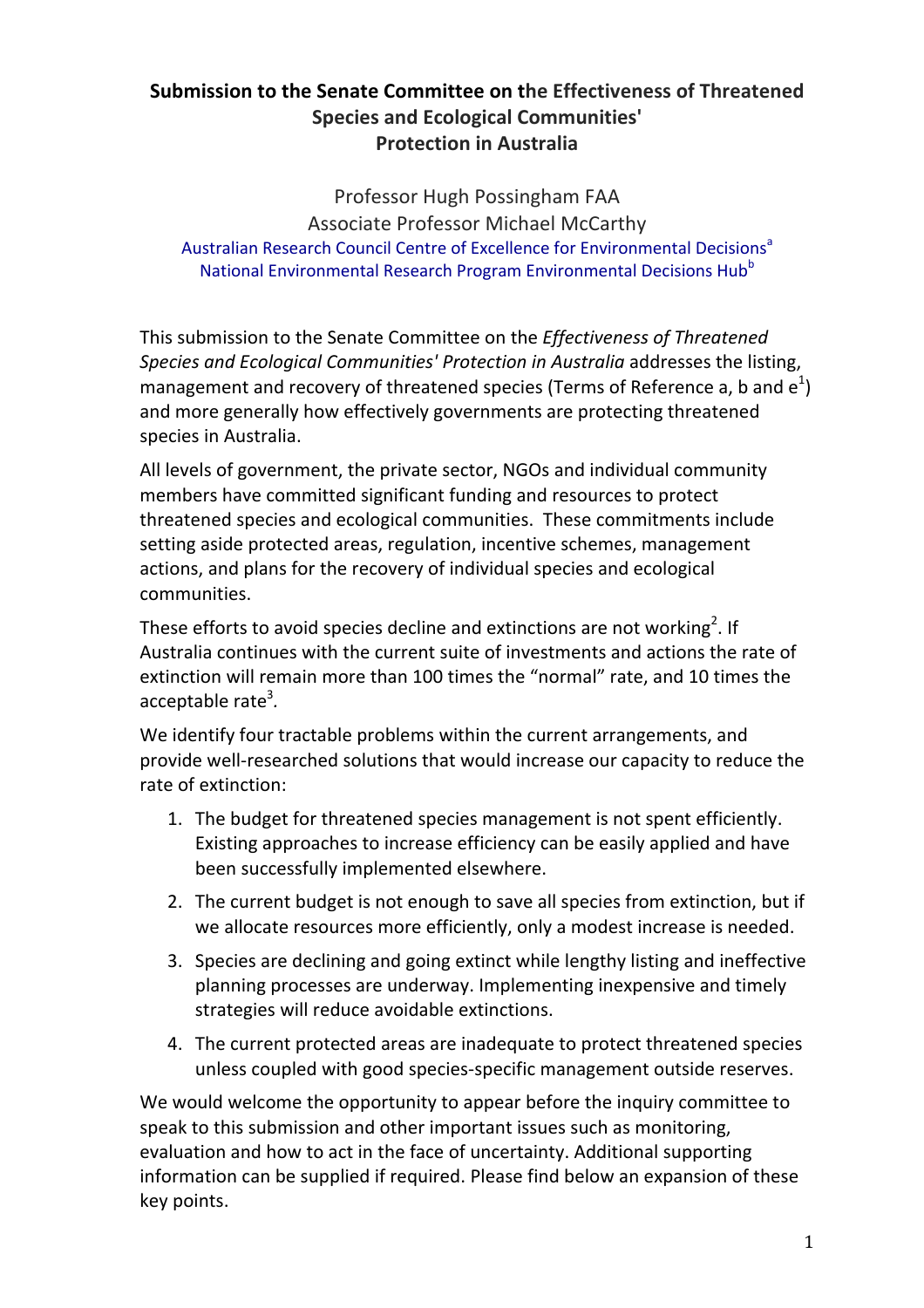# **1. Spending money efficiently**

Given a limited budget for threatened species management, we must prioritise which species to protect and which actions to undertake. Traditional prioritisation approaches are not cost-effective, and ignore three crucial factors:

1) the importance of defining a clear *objective*. For example, is the objective to avert extinctions yet allowing for the continued declines of other species or is it to recover species to remove them from the threatened list (we cannot currently do both);

- 2) the cost of management; and
- 3) the likelihood that the management will succeed.

Our research shows that rational use of cost and success information in prioritisation substantially increases the number of species managed<sup>4</sup>. The use of a rational prioritisation approach, inclusive of conservation costs and likelihood of success, will deliver the greatest outcomes for threatened species<sup>4,5</sup>. This approach, developed by our researchers over the past few years, has been successfully used to more than double the number of species that will be secured.

### **2. How much more money is needed?**

Current global spending on conservation will not adequately protect biodiversity<sup>6</sup>. Our research shows that in Australia, current spending on protecting threatened birds<sup>7</sup> and managing the Kimberley region of north-western Australia<sup>5</sup> is not enough to save species from extinction. For example, approximately \$3 million is spent annually on conserving threatened Australian birds. This is less than 1% of the weekly defense budget for Australia.

The good news is that evidence shows that conservation actions can be successful<sup>7</sup>. If conservation spending is invested wisely, a relatively modest increase in spending can make a real difference.

For example, tripling the resources allocated to Australia's threatened bird species to \$10 million per year could reduce the number of extinctions over the next 80 years to almost zero, and reduce the number of threatened species by 15%<sup>7</sup>. In the Kimberley, the likely functional loss of 45 mammals, birds, and reptiles over the next 20 years can be averted with an annual investment of \$40 million on actions such as managing fire and introduced herbivores across tenure<sup>5</sup>.

The majority of actions to protect species need not compete with existing land use outside protected areas; in fact research suggests that there will be a suite of co-benefits, including improved agricultural production, tourism and livelihoods<sup>5</sup>.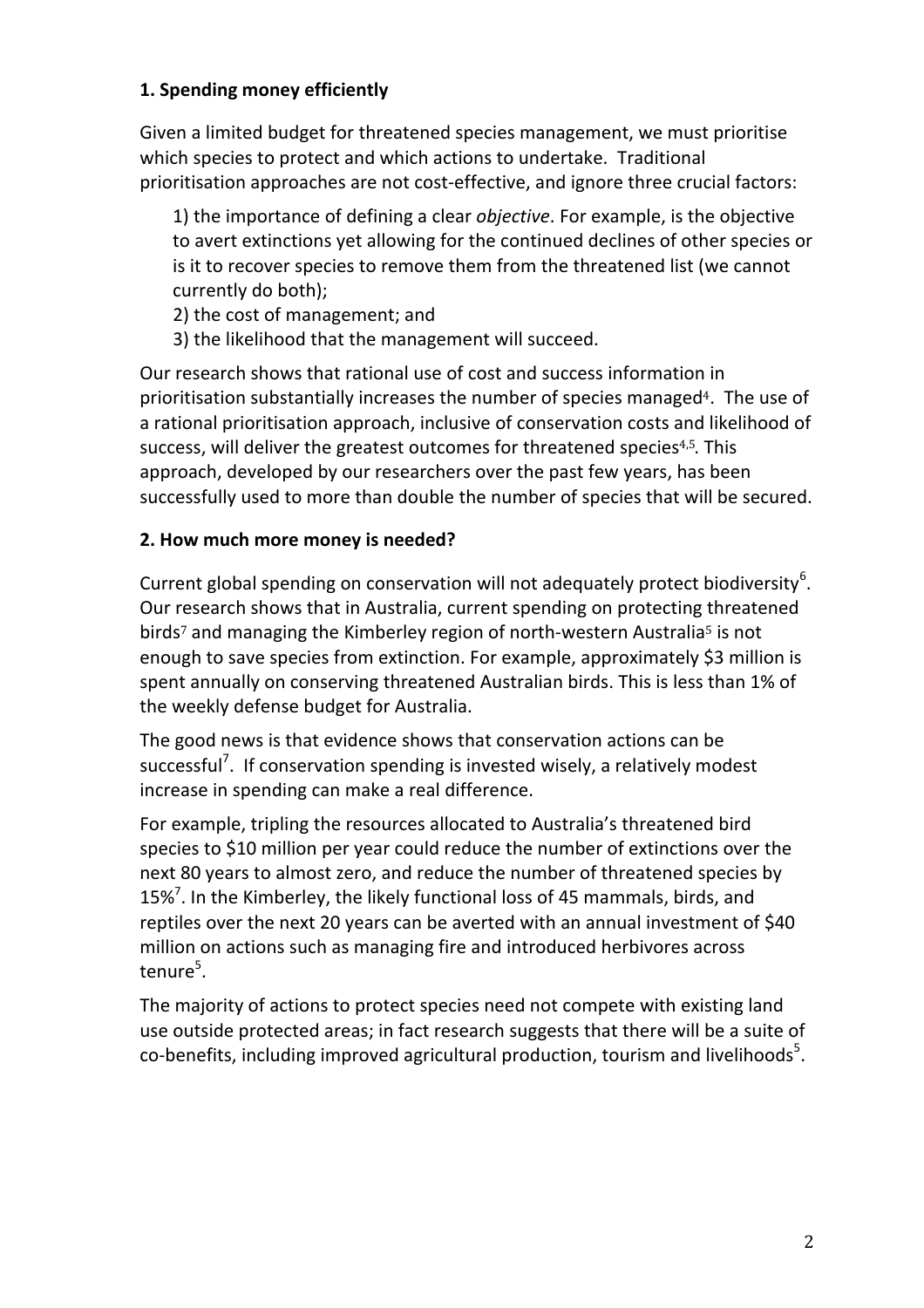### **3. Current processes are too slow and ineffective**

The failings of effective management of threatened species can be partly attributed to the slow process of listing threatened species on the Environmental Protection and Biodiversity Conservation Act and developing, adopting and implementing recovery plans for the imperiled species.

For those species that are listed on the Act, a Recovery Plan is required that would ensure its recovery. However, since the implementation of the Act in 1999, over 13 years ago, Recovery Plans have been adopted for only 30% (508) species) of the listed species ${}^{8}$ . Unfortunately even for those lucky few, our research has shown that recovery planning has no discernible impact on recovery<sup>9</sup>.

The recovery planning process needs to be completely overhauled; we recommend that recovery plans be replaced with a national-level strategic planning process where short action plans are designed for each species to meet specific conservation objectives. This process can be completed within a short time frame<sup>4,10</sup> and can provide a crucial resource for identifying priorities, sourcing funding and evaluating management. Further, there must be a commitment to fund these action plans.

To resolve the delays in listing and developing plans to recover species, governments need to improve the process of listing species and planning for recovery. We recommend that species be listed on state and Commonwealth registers by adopting the threat status of species on the IUCN Red List of Endangered Species rather than duplicating the expensive and slow listing process. 

# **4.** The current protected areas are inadequate

Effective management of threatened species requires habitat protection, but habitat protection alone is not sufficient. Our research shows that protected areas contribute to stabilising or recovering some threatened species<sup>11</sup>. However, we found that 13% of threatened species in Australia occur entirely outside protected areas and that 80% of species do not have enough habitat protected for their survival<sup>12</sup>. Additionally, there is increasing evidence of species declines within protected areas $^{13,14}$ .

A suite of management actions should be considered, even within protected areas, when deciding how and where to protect threatened species. There are tools and methods to deliver efficient conservation management at the landscape scale.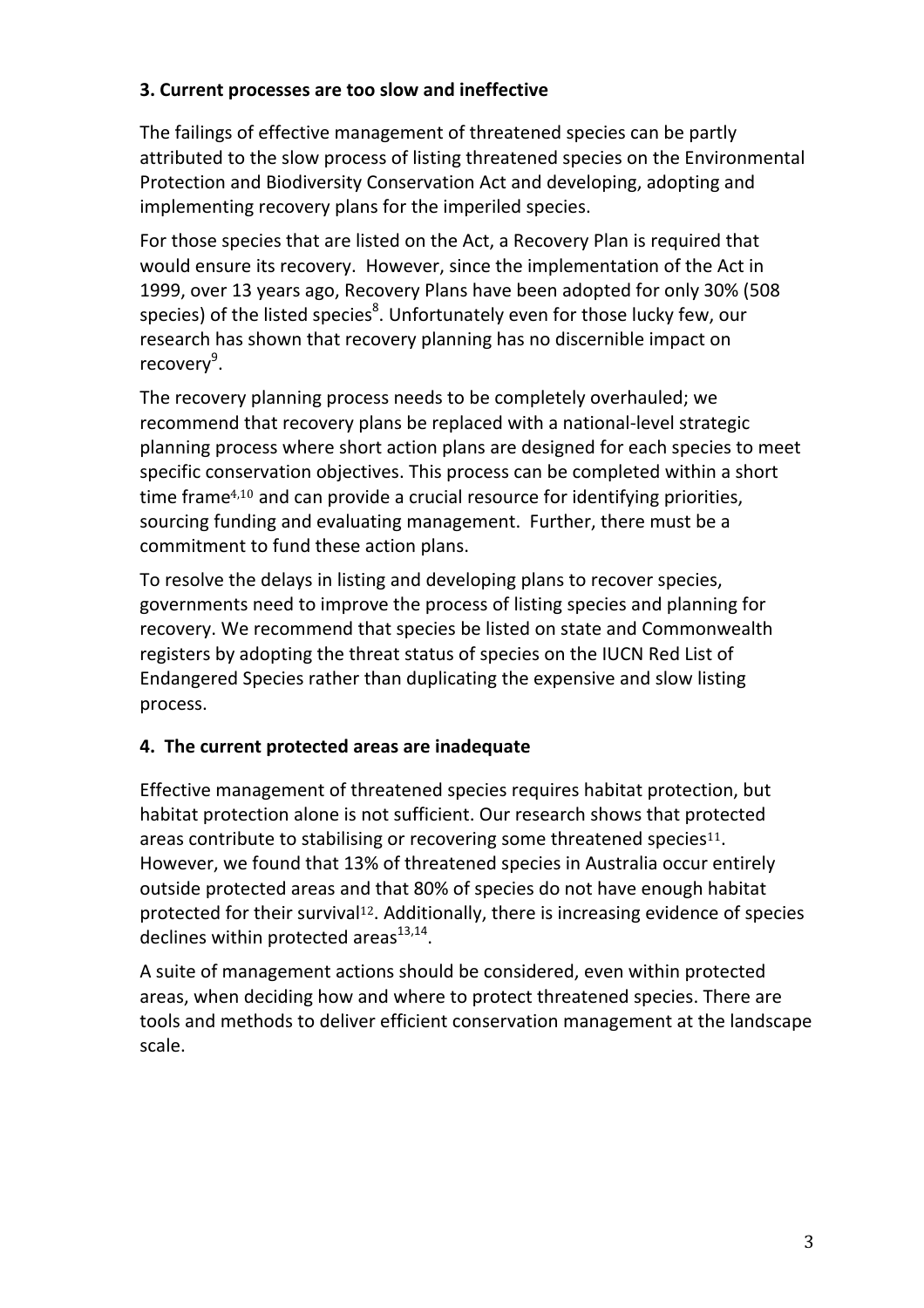#### **References and notes**

- 1 (a) management of key threats to listed species and ecological communities;
	- (b) development and implementation of recovery plans;
	- (e) timeliness and risk management within the listings processes.
- 2 http://www.environment.gov.au/cgitmp/publiclistchanges.198d50c14e8157c8ac3e.html. Australian mammals and birds continue to decline in abundance and range. While 263 species have been added to the EPBC Act threatened species list in the last five years, 23 have been delisted. The vast majority of those listed and under the protection of the Act are in decline (Taylor et al 2011). Twelve species have been listed as extinct since 2001.
- 3 Rockstrom, J. et al. A safe operating space for humanity. *Nature* 461, 472-475 (2009).
- 4 Joseph, L. N., Maloney, R. F. & Possingham, H. P. Optimal Allocation of Resources among Threatened Species: a Project Prioritization Protocol Asignación Óptima de Recursos entre Especies Amenazadas: un Protocolo de Priorización de Proyectos. *Conserv. Biol.* **23**, 328-338, doi:10.1111/j.1523- 1739.2008.01124.x (2009).
- 5 Carwardine, J. *et al.* Prioritizing threat management for biodiversity conservation. *Conservation Letters* **5**, 196-204, doi:10.1111/j.1755-263X.2012.00228.x (2012).
- 6 McCarthy, D. P. *et al.* Financial Costs of Meeting Global Biodiversity Conservation Targets: Current Spending and Unmet Needs. *Science* **338**, 946-949, doi:10.1126/science.1229803 (2012).
- 7 McCarthy, M. A., Thompson, C. J. & Garnett, S. T. Optimal investment in conservation of species. *J. Appl. Ecol.* **45**, 1428-1435, doi:Doi 10.1111/J.1365-2664.2008.01521.X (2008).
- 8 Walsh, J. C., Wilson, K. A., Benshemesh, J. & Possingham, H. P. Unexpected outcomes of invasive predator control: the importance of evaluating conservation management actions. Anim. Conserv. **15**, 319-328, doi:10.1111/j.1469-1795.2012.00537.x (2012).
- 9 Bottrill, M. C. *et al.* Does recovery planning improve the status of threatened species? *Biol. Conserv.* **144**, 1595-1601, doi:http://dx.doi.org/10.1016/j.biocon.2011.02.008 (2011).
- 10 O'Connor, S. M., Maloney, R., Newman, D., Joseph, L. J. & Possingham, H. P. in Species Management: Challenges and Solutions for the 21st Century. (eds J. Baxter & C. Galbraith) (2009).
- 11 Taylor, M. J. *et al.* What works for threatened species recovery? An empirical evaluation for Australia. *Biodivers. Conserv.* **20**, 767-777, doi:10.1007/s10531-010-9977-8 (2011).
- 12 Watson, J. E. M. *et al.* The Capacity of Australia's Protected-Area System to Represent Threatened Species La Capacidad del Sistema de Áreas Protegidas de Australia para Representar Especies Amenazadas. *Conserv. Biol.* **25**, 324-332, doi:10.1111/j.1523- 1739.2010.01587.x (2011).
- 13 Woinarski, J. C. Z. *et al.* The disappearing mammal fauna of northern Australia: context, cause, and response. *Conservation Letters* 4, 192-201, doi:10.1111/j.1755-263X.2011.00164.x (2011).
- 14 Leverington, F., Costa, K., Pavese, H., Lisle, A. & Hockings, M. A Global Analysis of Protected Area Management Effectiveness. *Environ. Manag.* **46**, 685-698, doi:10.1007/s00267-010-9564-5 (2010).